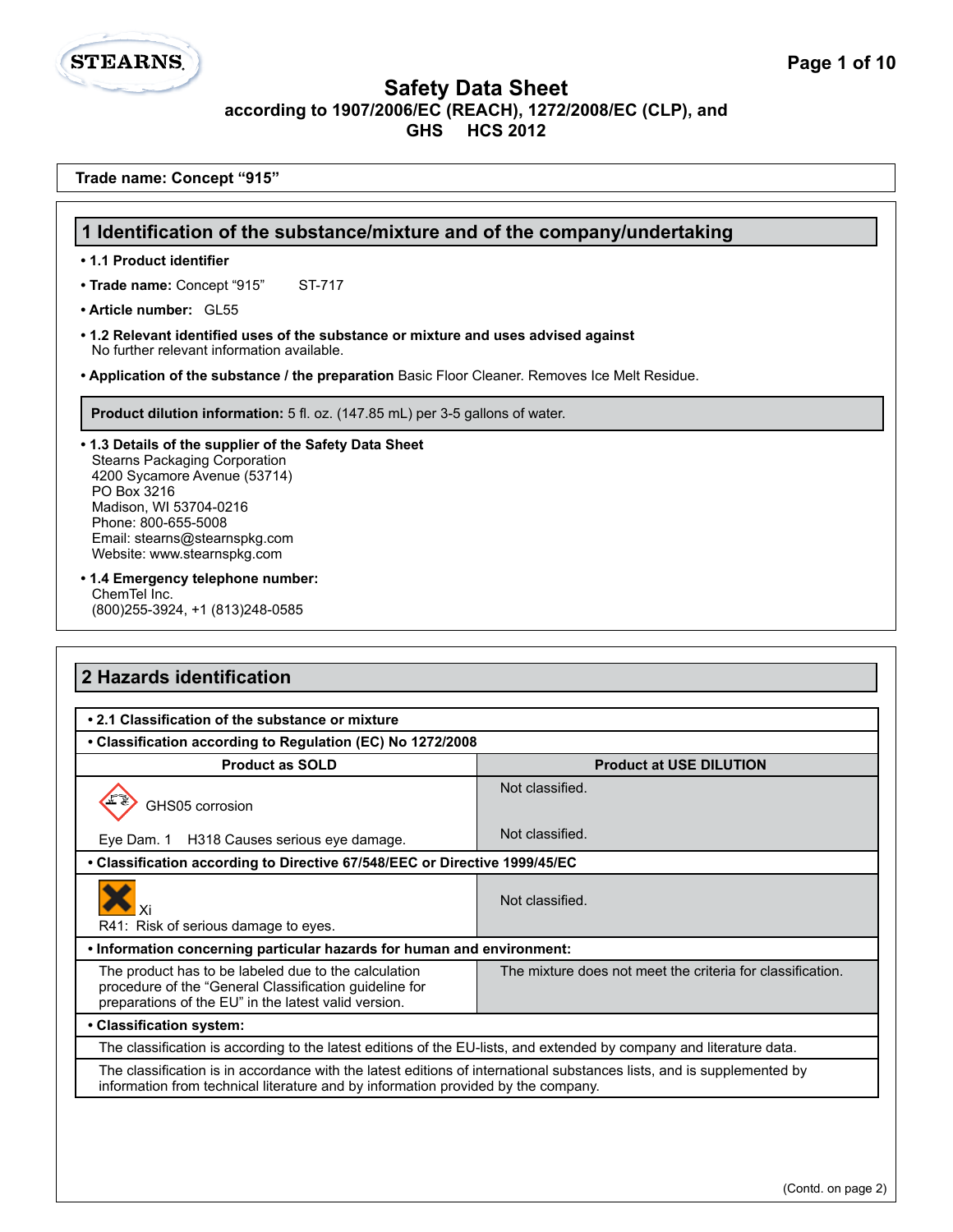| Trade name: Concept "915"                                                                                                                                                                                                              |                                                            |
|----------------------------------------------------------------------------------------------------------------------------------------------------------------------------------------------------------------------------------------|------------------------------------------------------------|
|                                                                                                                                                                                                                                        | (Contd. from page 1)                                       |
| • 2.2 Label elements                                                                                                                                                                                                                   |                                                            |
| • Labeling according to Regulation (EC) No 1272/2008                                                                                                                                                                                   |                                                            |
| <b>Product as SOLD</b>                                                                                                                                                                                                                 | <b>Product at USE DILUTION</b>                             |
| The product is classified and labeled according to the CLP<br>regulation.                                                                                                                                                              | The mixture does not meet the criteria for classification. |
| • Hazard pictograms                                                                                                                                                                                                                    |                                                            |
|                                                                                                                                                                                                                                        | None                                                       |
| GHS05                                                                                                                                                                                                                                  |                                                            |
| · Signal word Danger                                                                                                                                                                                                                   | No signal word.                                            |
| • Hazard-determining components of labelling:                                                                                                                                                                                          |                                                            |
| tetrasodium ethylenediaminetetraacetate                                                                                                                                                                                                | Not applicable.                                            |
| • Hazard statements                                                                                                                                                                                                                    |                                                            |
| H318 Causes serious eye damage.                                                                                                                                                                                                        | Avoid contact with eyes.                                   |
| • Precautionary statements                                                                                                                                                                                                             |                                                            |
| P280 Wear eye protection.<br>P305+P351+P338 IF IN EYES: Rinse cautiously with water<br>for several minutes. Remove contact lenses, if<br>present and easy to do. Continue rinsing.<br>P310 Immediately call a POISON CENTER or doctor. | Keep out of reach of children.                             |

# **3 Composition/information on ingredients**

#### **• 3.2 Mixtures**

**• Description:** Mixture of substances listed below with nonhazardous additions.

| CAS: 64-02-8                                    | tetrasodium ethylenediaminetetraacetate | < 25% |
|-------------------------------------------------|-----------------------------------------|-------|
| EINECS: 200-573-9<br>Index number: 607-428-00-2 | $X$ Xn R22; $X$ Xi R41                  |       |
|                                                 | $\sqrt{2}$                              |       |
|                                                 | Eye Dam. 1, H318                        |       |
|                                                 | Acute Tox. 4. H302                      |       |

**• Additional information:** For the wording of the listed risk phrases refer to section 16.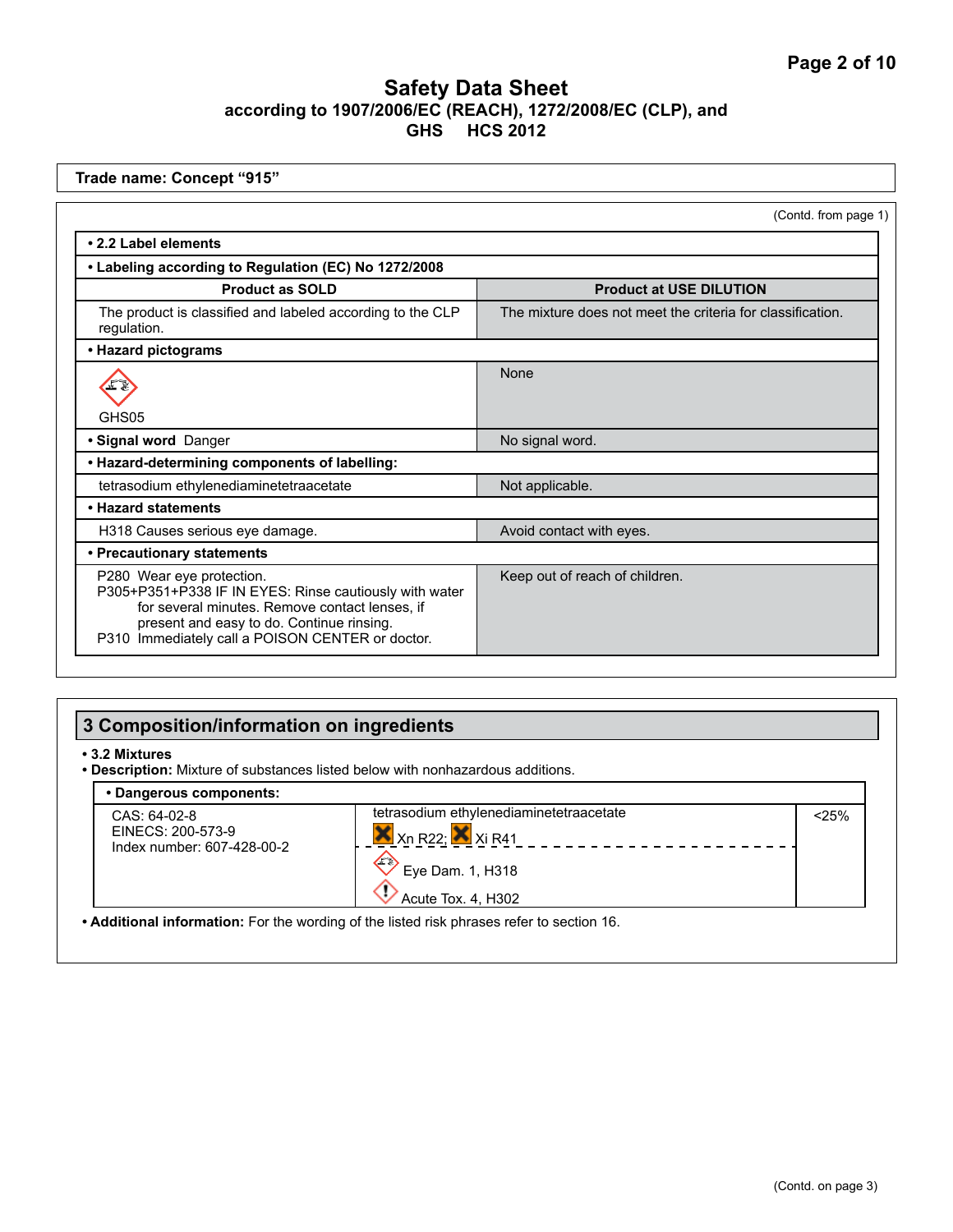**Trade name: Concept "915"**

(Contd. from page 2)

#### **4 First-aid measures • 4.1 Description of first aid measures Product as SOLD Product at USE DILUTION • General information:**  Immediately remove any clothing soiled by the product. No special measures required. **• After inhalation:**  Supply fresh air; consult doctor in case of complaints. No special measures required. Treat symptomatically. **• After skin contact:** If skin irritation occurs, rinse with water for a few minutes. Seek immediate medical attention if irritation persists. No known effect after skin contact. Rinse with water for a few minutes. **• After eye contact:** Remove contact lenses if worn. Rinse opened eye for several minutes under running water. Then consult a doctor. No known effect after eye contact. Rinse with water for a few minutes. If irritation persists, get medical attention. **• After swallowing:**  Rinse out mouth and then drink plenty of water. Do not induce vomiting; call for medical help immediately. Get medical attention if symptoms occur. **• 4.2 Most important symptoms and effects, both acute and delayed**  Caustic effect on eyes. Cramp Gastric or intestinal disorders. No known effects. **• Hazards**  Danger of severe eye injury. No known effects. **• 4.3 Indication of any immediate medical attention and special treatment needed** Treat symptomatically. Treat symptomatically.

# **5 Fire-fighting measures**

- **5.1 Extinguishing media**
- **Suitable extinguishing agents:** Use fire extinguishing methods suitable to surrounding conditions.
- **For safety reasons unsuitable extinguishing agents:** None.
- **5.2 Special hazards arising from the substance or mixture**
- Formation of toxic gases is possible during heating or in case of fire.
- **5.3 Advice for firefighters**
- **Protective equipment:** Wear self-contained respiratory protective device. Wear fully protective suit.
- **Additional information** No further relevant information available.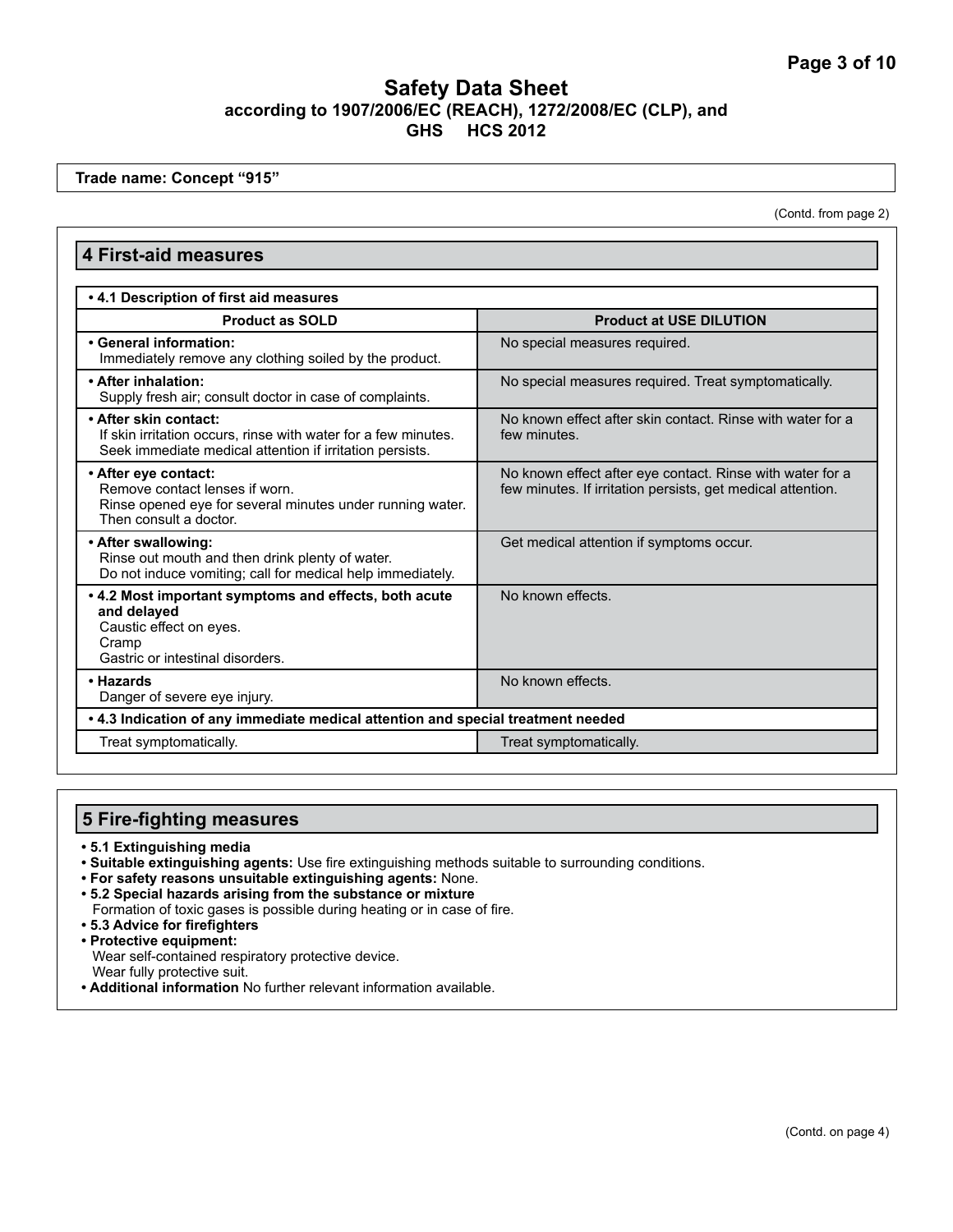**Trade name: Concept "915"**

(Contd. from page 3)

## **6 Accidental release measures**

| • 6.1 Personal precautions, protective equipment and emergency procedures                                                                                                                                                                                                                                    |                                                                                                                                                                   |  |
|--------------------------------------------------------------------------------------------------------------------------------------------------------------------------------------------------------------------------------------------------------------------------------------------------------------|-------------------------------------------------------------------------------------------------------------------------------------------------------------------|--|
| <b>Product as SOLD</b>                                                                                                                                                                                                                                                                                       | <b>Product at USE DILUTION</b>                                                                                                                                    |  |
| Wear eye protection.                                                                                                                                                                                                                                                                                         | Use personal protective equipment as required.                                                                                                                    |  |
| • 6.2 Environmental precautions:                                                                                                                                                                                                                                                                             |                                                                                                                                                                   |  |
| No special measures required.                                                                                                                                                                                                                                                                                | Avoid contact of large amounts of spilled material and run off<br>with soil and surface waterways.                                                                |  |
| .6.3 Methods and material for containment and cleaning up:                                                                                                                                                                                                                                                   |                                                                                                                                                                   |  |
| Absorb with liquid-binding material (sand, diatomite, acid<br>binders, universal binders, sawdust).<br>Send for recovery or disposal in suitable receptacles.<br>Dispose contaminated material as waste according to<br>item 13.<br>Clean the affected area carefully; suitable cleaners are:<br>Warm water. | Large Spills: Flush area with water. Prevent entry into<br>waterways.<br>Small Spills: Wipe up with absorbent material.                                           |  |
| • 6.4 Reference to other sections                                                                                                                                                                                                                                                                            |                                                                                                                                                                   |  |
| See Section 7 for information on safe handling.<br>See Section 8 for information on personal protection<br>equipment.<br>See Section 13 for disposal information.                                                                                                                                            | See Section 7 for information on safe handling.<br>See Section 8 for information on personal protection<br>equipment.<br>See Section 13 for disposal information. |  |

# **7 Handling and storage**

| • 7.1 Precautions for safe handling                                                                   |                                   |  |
|-------------------------------------------------------------------------------------------------------|-----------------------------------|--|
| <b>Product as SOLD</b>                                                                                | <b>Product at USE DILUTION</b>    |  |
| Prevent formation of aerosols.<br>Avoid splashes or spray in enclosed areas.                          | No special measures required.     |  |
| . Information about fire - and explosion protection:                                                  |                                   |  |
| No special measures required.                                                                         | No special measures required.     |  |
| • 7.2 Conditions for safe storage, including any incompatibilities                                    |                                   |  |
| · Storage:                                                                                            |                                   |  |
| • Requirements to be met by storerooms and receptacles:                                               |                                   |  |
| Avoid storage near extreme heat, ignition sources or open<br>flame.                                   | Keep out of reach of children.    |  |
| • Information about storage in one common storage facility:                                           |                                   |  |
| Store away from foodstuffs.<br>Store away from oxidizing agents.<br>Do not store together with acids. | No storage precautions necessary. |  |
| • Further information about storage conditions:                                                       |                                   |  |
| Store in cool, dry conditions in well sealed receptacles.<br>Protect from freezing.                   | No storage precautions necessary. |  |
| .7.3 Specific end use(s) No further relevant information available.                                   |                                   |  |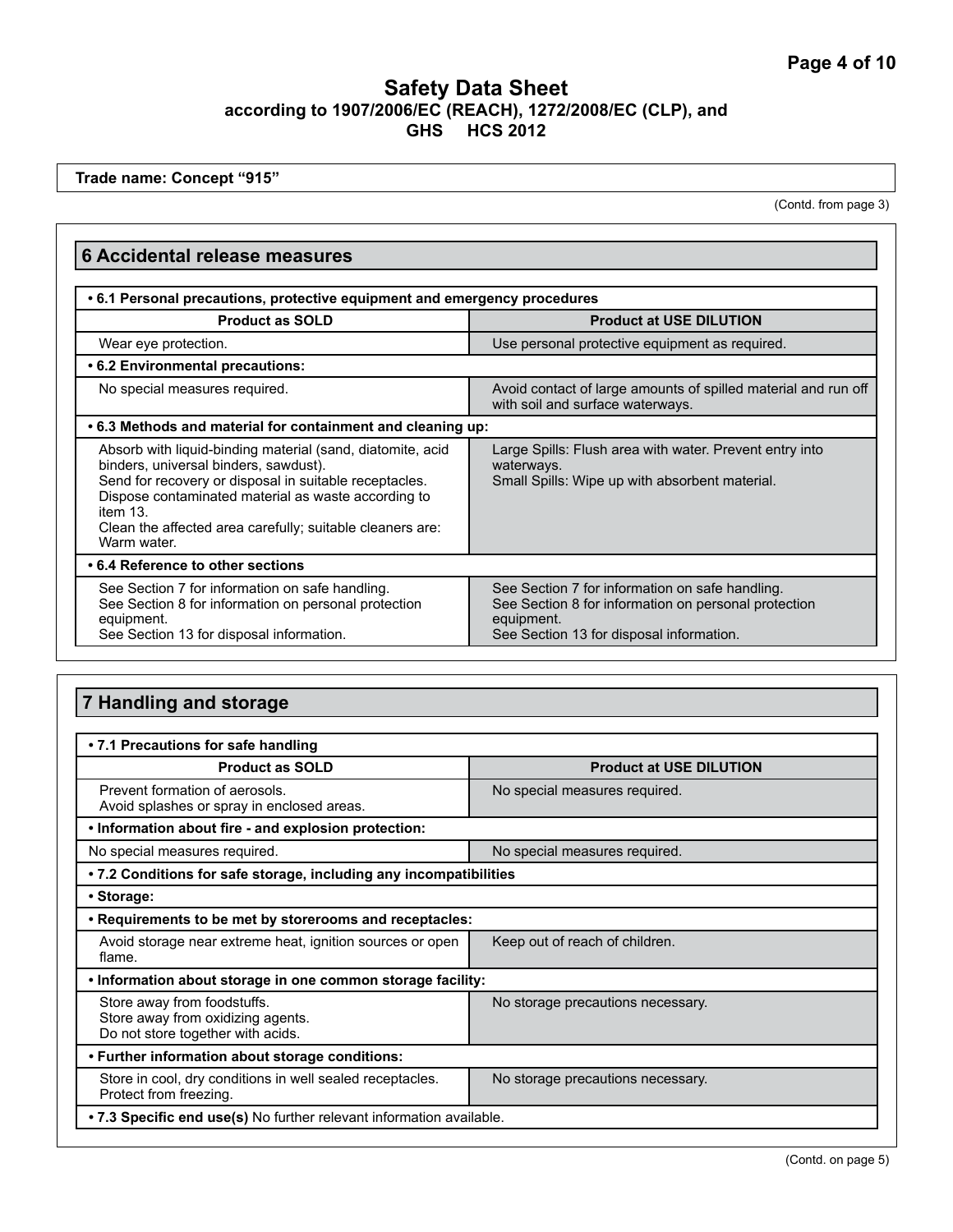**Trade name: Concept "915"**

(Contd. from page 4)

| 8 Exposure controls/personal protection<br>. Additional information about design of technical facilities: No further data; see item 7.                                                                                                                                                                                                                                                                      |                                                                                                                               |
|-------------------------------------------------------------------------------------------------------------------------------------------------------------------------------------------------------------------------------------------------------------------------------------------------------------------------------------------------------------------------------------------------------------|-------------------------------------------------------------------------------------------------------------------------------|
|                                                                                                                                                                                                                                                                                                                                                                                                             |                                                                                                                               |
| • 8.1 Control parameters                                                                                                                                                                                                                                                                                                                                                                                    |                                                                                                                               |
| . Ingredients with limit values that require monitoring at the workplace:                                                                                                                                                                                                                                                                                                                                   |                                                                                                                               |
| place.<br>• DNELs No further relevant information available.<br>• PNECs No further relevant information available.<br>. Additional information: The lists valid during the making were used as basis.                                                                                                                                                                                                       | The product does not contain any relevant quantities of materials with critical values that have to be monitored at the work- |
| • 8.2 Exposure controls                                                                                                                                                                                                                                                                                                                                                                                     |                                                                                                                               |
| · Personal protective equipment:                                                                                                                                                                                                                                                                                                                                                                            |                                                                                                                               |
| • General protective and hygienic measures:                                                                                                                                                                                                                                                                                                                                                                 |                                                                                                                               |
| The usual precautionary measures are to be adhered to<br>when handling chemicals.<br>Keep away from foodstuffs, beverages and feed.<br>Immediately remove all soiled and contaminated clothing.<br>Wash hands before breaks and at the end of work.<br>Avoid contact with the eyes and skin.<br>Do not inhale gases / fumes / aerosols.<br>Clean skin thoroughly immediately after handling the<br>product. | Not required under normal conditions of use.                                                                                  |
| • Respiratory protection:                                                                                                                                                                                                                                                                                                                                                                                   |                                                                                                                               |
| Not required under normal conditions of use.<br>For spills, respiratory protection may be advisable.                                                                                                                                                                                                                                                                                                        | A respirator is not required under normal and intended<br>conditions of use.                                                  |
| • Protection of hands:                                                                                                                                                                                                                                                                                                                                                                                      |                                                                                                                               |
| No protective equipment is needed under normal<br>conditions.                                                                                                                                                                                                                                                                                                                                               | No protective equipment is needed under normal conditions.                                                                    |
| • Eye protection:                                                                                                                                                                                                                                                                                                                                                                                           |                                                                                                                               |
| Contact lenses should not be worn without eye protection.<br>Safety glasses                                                                                                                                                                                                                                                                                                                                 | No protective equipment is needed under normal conditions.                                                                    |
| · Body protection:                                                                                                                                                                                                                                                                                                                                                                                          |                                                                                                                               |
| No protective equipment is needed under normal<br>conditions.                                                                                                                                                                                                                                                                                                                                               | No protective equipment is needed under normal conditions.                                                                    |
| • Limitation and supervision of exposure into the environment                                                                                                                                                                                                                                                                                                                                               |                                                                                                                               |
| No further relevant information available.                                                                                                                                                                                                                                                                                                                                                                  | No further relevant information available.                                                                                    |
| • Risk management measures                                                                                                                                                                                                                                                                                                                                                                                  |                                                                                                                               |
| See Section 7 for additional information.<br>No further relevant information available.                                                                                                                                                                                                                                                                                                                     | See Section 7 for additional information.<br>No further relevant information available.                                       |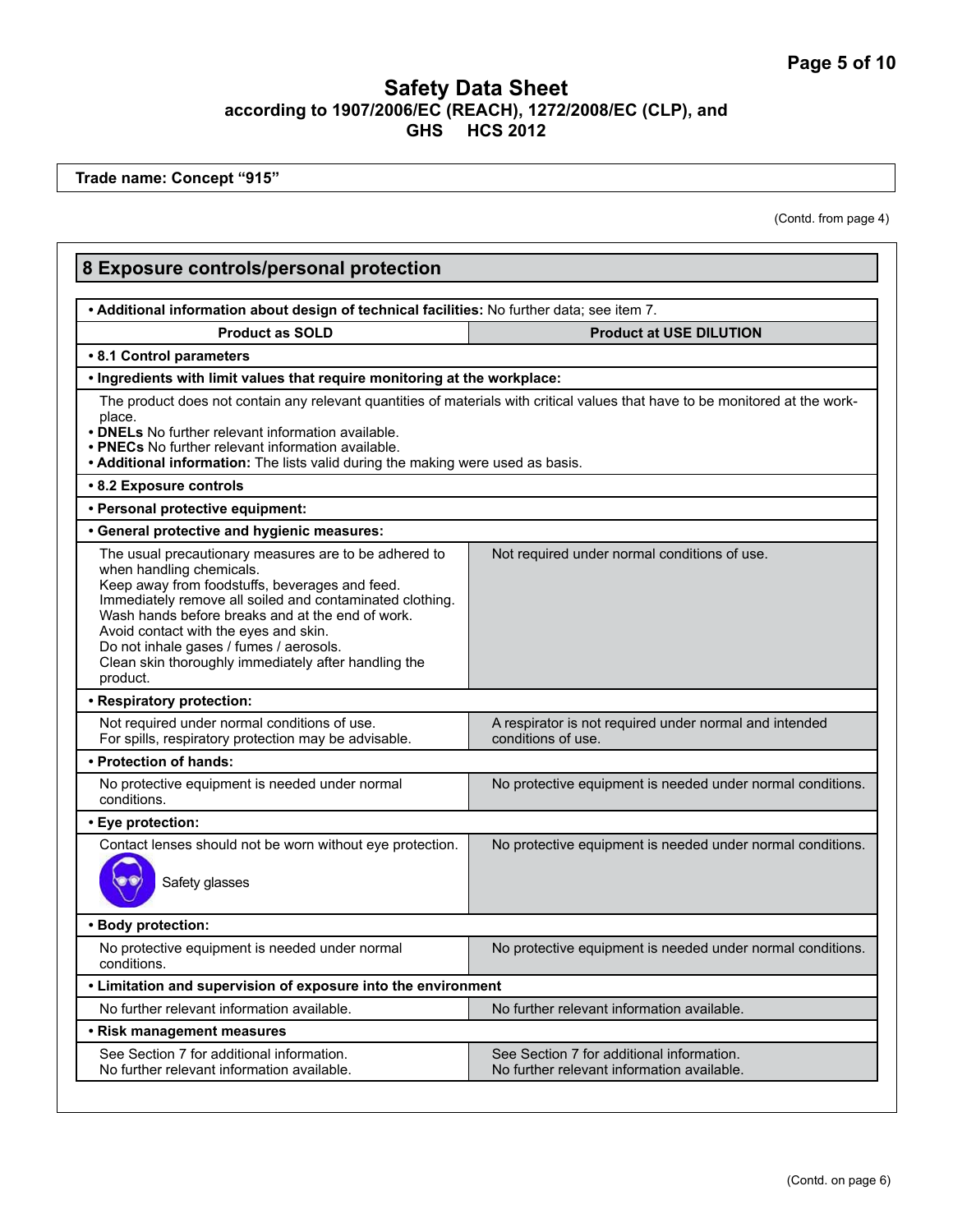**Trade name: Concept "915"**

(Contd. from page 5)

| 9 Physical and chemical properties                                                                  |                                                                                   |                                                                                   |
|-----------------------------------------------------------------------------------------------------|-----------------------------------------------------------------------------------|-----------------------------------------------------------------------------------|
|                                                                                                     | <b>Product as SOLD</b>                                                            | <b>Product at USE DILUTION</b>                                                    |
| • 9.1 Information on basic physical and chemical properties                                         |                                                                                   |                                                                                   |
| • General Information<br>• Appearance:<br>Form:<br>Color:<br>• Odor:                                | Liquid<br>Green<br>Sassafras                                                      | Liguid<br>Faint green<br><b>Faint Sassafras</b>                                   |
| • Odor threshold:                                                                                   | Not determined.                                                                   | Not determined.                                                                   |
| • pH-value at 20 °C:                                                                                | 12.0-13.0                                                                         | $9.0 - 10.0$                                                                      |
| • Change in condition<br><b>Melting point/Melting range:</b><br><b>Boiling point/Boiling range:</b> | Undetermined.<br>Undetermined.                                                    | Not applicable.<br>100° C / 212° F                                                |
| • Flash point:                                                                                      | Not applicable.                                                                   | Not determined.                                                                   |
| • Flammability (solid, gaseous):                                                                    | Not determined.                                                                   | Not applicable.                                                                   |
| · Ignition temperature:                                                                             | Not determined.                                                                   | Not applicable.                                                                   |
| • Decomposition temperature:                                                                        | Not determined.                                                                   | Not determined.                                                                   |
| · Self-igniting:                                                                                    | Product is not self-igniting.                                                     | Product is not self-igniting                                                      |
| • Danger of explosion:                                                                              | Product does not present an<br>explosion hazard.                                  | Product does not present an explosion<br>hazard.                                  |
| <b>• Explosion limits:</b><br>Lower:<br>Upper:                                                      | Not determined.<br>Not determined.                                                | Not determined.<br>Not determined.                                                |
| • Vapor pressure at 20 °C:                                                                          | 23 hPa                                                                            | Not determined.                                                                   |
| • Density at 20 °C:<br>• Relative density<br>• Vapor density<br>• Evaporation rate                  | $1.08$ g/cm <sup>3</sup><br>Not determined.<br>Not determined.<br>Not determined. | $1.00$ g/cm <sup>3</sup><br>Not determined.<br>Not determined.<br>Not determined. |
| . Solubility in / Miscibility with water:                                                           | Fully miscible.                                                                   | Complete                                                                          |
| • Partition coefficient<br>(n-octanol/water):                                                       | Not determined.                                                                   | Not determined.                                                                   |
| • Viscosity:<br>Dynamic:<br>Kinematic:                                                              | Not applicable.<br>Not applicable.                                                | Not determined.<br>Not determined.                                                |
| • 9.2 Other information                                                                             | No further relevant information<br>available.                                     | No further relevant information available.                                        |

# **10 Stability and reactivity**

- **10.1 Reactivity** Not determined.
- **10.2 Chemical stability**
- **Thermal decomposition / conditions to be avoided:** No decomposition if used and stored according to specifications.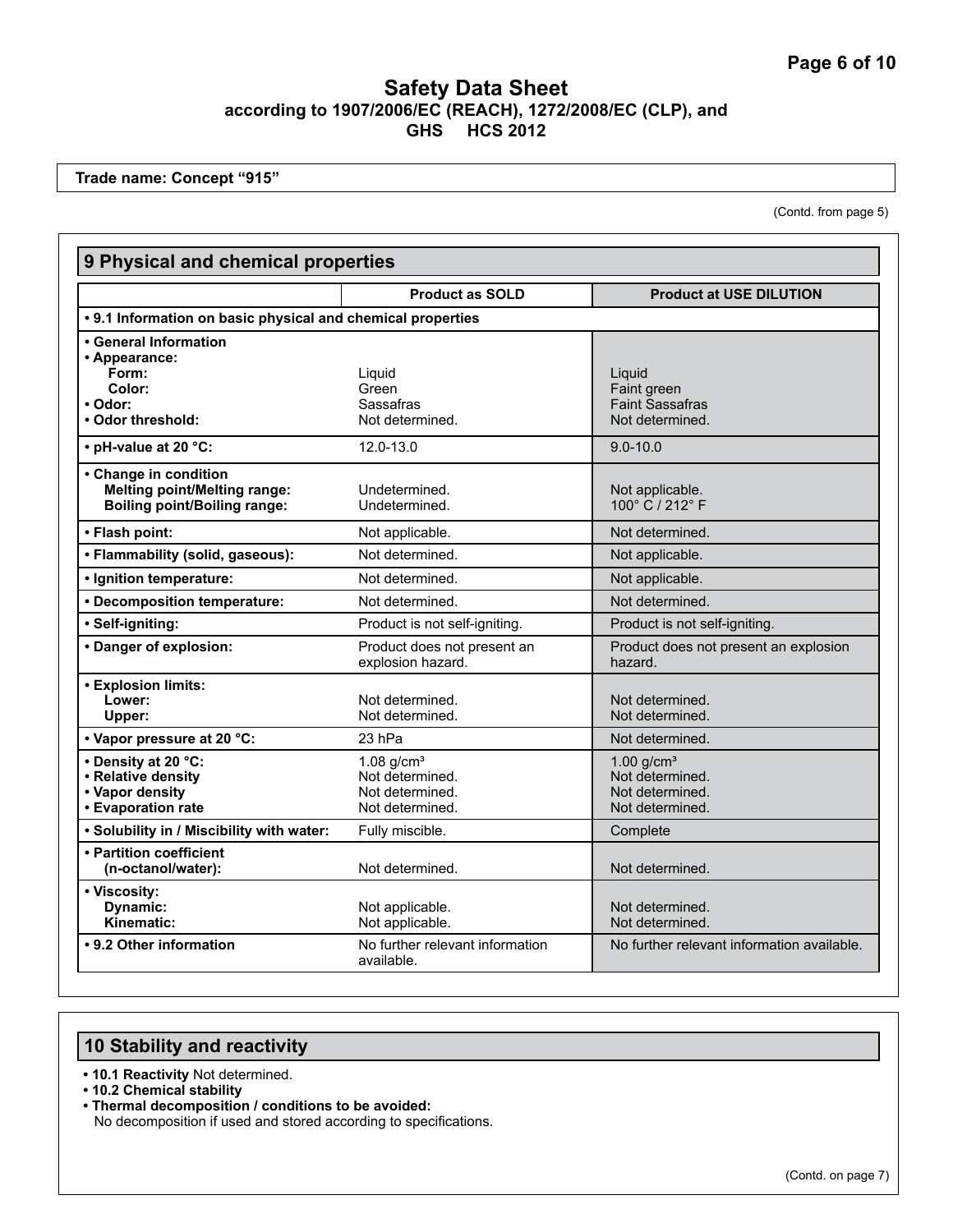#### **Trade name: Concept "915"**

(Contd. from page 6)

- **10.3 Possibility of hazardous reactions** Reacts with strong oxidizing agents. Toxic fumes may be released if heated above the decomposition point. Reacts with strong acids. Reacts with certain metals.
- **10.4 Conditions to avoid**  Store away from oxidizing agents. Keep away from heat and direct sunlight.
- **10.5 Incompatible materials:** No further relevant information available. **• 10.6 Hazardous decomposition products:** Carbon monoxide and carbon dioxide Nitrogen oxides (NOx)

# **11 Toxicological information**

| . 11.1 Information on toxicological effects                                                                                                                                  |                                                          |
|------------------------------------------------------------------------------------------------------------------------------------------------------------------------------|----------------------------------------------------------|
| <b>Product as SOLD</b>                                                                                                                                                       | <b>Product at USE DILUTION</b>                           |
| • Acute toxicity:<br>>3,030 mg./kg., Oral LD50                                                                                                                               | Non-toxic at use-dilution.                               |
| • Primary irritant effect:                                                                                                                                                   |                                                          |
| • on the eye: Strong caustic effect.                                                                                                                                         | Direct contact with eyes may cause temporary irritation. |
| • Sensitization: No sensitizing effects known.                                                                                                                               | No sensitizing effects known.                            |
| • Additional toxicological information:                                                                                                                                      |                                                          |
| The product shows the following dangers according to the calculation method of the General EU<br>Classification Guidelines for Preparations as issued in the latest version: |                                                          |
| Swallowing may result in nausea, vomiting, diarrhea, and<br>abdominal pain.                                                                                                  | Not classified                                           |

# **12 Ecological information**

- **12.1 Toxicity**
- **Aquatic toxicity:** No further relevant information available.
- **12.2 Persistence and degradability** biodegradable
- **12.3 Bioaccumulative potential** No further relevant information available.
- **12.4 Mobility in soil** No further relevant information available.
- **Ecotoxical effects:**
- **Remark:** After neutralization a reduction of the harming action may be recognized
- **Additional ecological information:**
- **General notes:**
	- Must not reach sewage water or drainage ditch undiluted or unneutralized.

Rinse off of bigger amounts into drains or the aquatic environment may lead to increased pH-values. A high pH-value harms aquatic organisms. In the dilution of the use-level the pH-value is considerably reduced, so that after the use of the product the aqueous waste, emptied into drains, is only low water-dangerous. Due to available data on eliminability/decomposition and bioaccumulation potential a prolonged damage of the environment is unlikely.

This statement was deduced from the properties of the single components.

Water hazard class 1 (German Regulation) (Self-assessment): slightly hazardous for water Water Hazard Class (Self-classification) in the concentrate.

- **12.5 Results of PBT and vPvB assessment**
- **PBT:** Not applicable.
- **vPvB:** Not applicable.
- **12.6 Other adverse effects** No further relevant information available.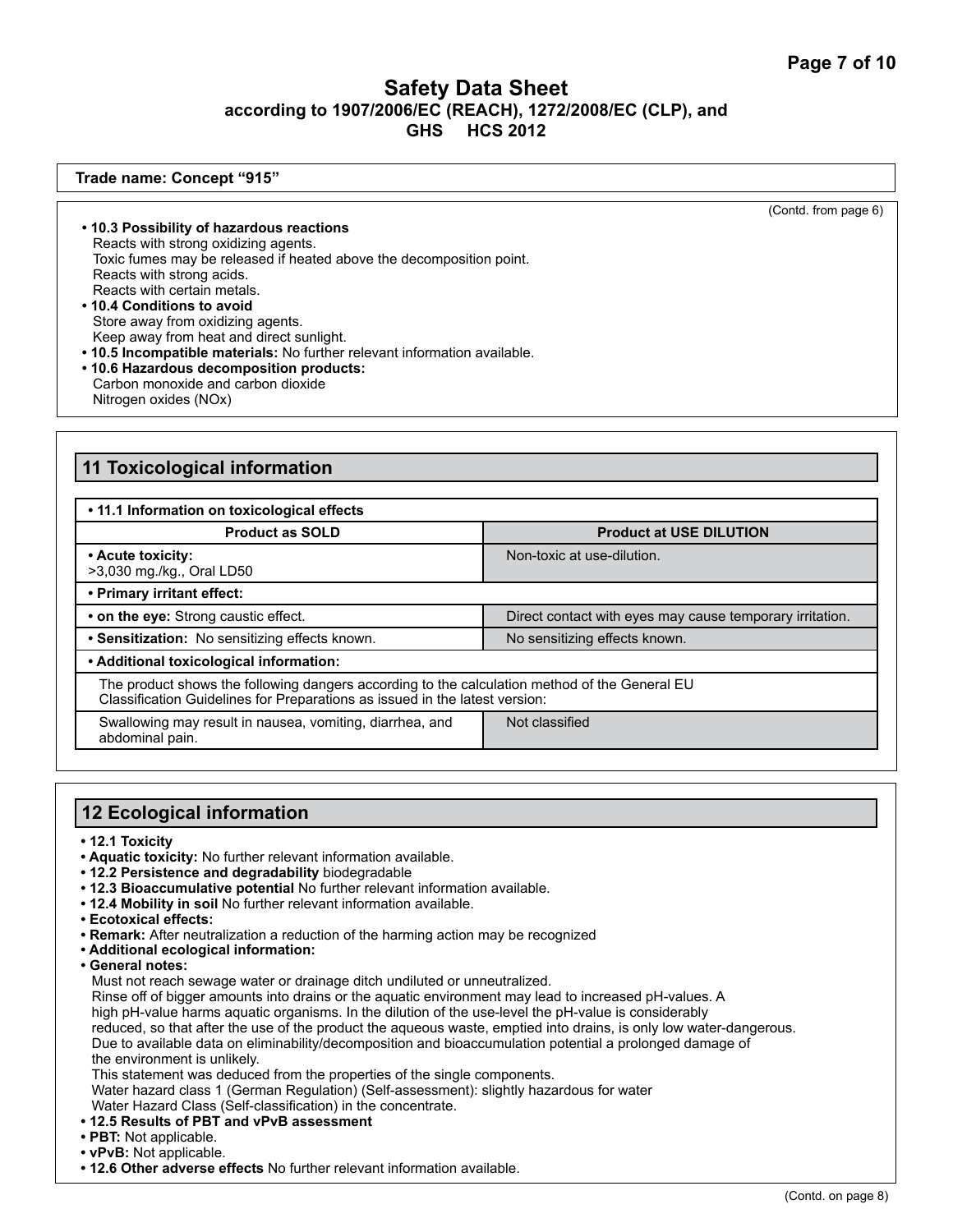**Trade name: Concept "915"**

(Contd. from page 7)

| <b>13 Disposal considerations</b>                                                                                                                   |                                                                                        |  |
|-----------------------------------------------------------------------------------------------------------------------------------------------------|----------------------------------------------------------------------------------------|--|
|                                                                                                                                                     |                                                                                        |  |
| • 13.1 Waste treatment methods                                                                                                                      |                                                                                        |  |
| <b>Product as SOLD</b>                                                                                                                              | <b>Product at USE DILUTION</b>                                                         |  |
| • Recommendation                                                                                                                                    |                                                                                        |  |
| Small amounts may be diluted with plenty of water and<br>washed away. Dispose of bigger amounts in accordance with<br>Local Authority requirements. | Diluted product can be flushed to sanitary sewer. Discard<br>empty container in trash. |  |
| • Uncleaned packaging:                                                                                                                              |                                                                                        |  |
| • Recommendation: Disposal must be made according to<br>official regulations.                                                                       | Diluted product can be flushed to sanitary sewer. Discard<br>empty container in trash. |  |
| • Recommended cleansing agents: Water, if necessary<br>together with cleansing agents.                                                              |                                                                                        |  |

| <b>14 Transport information</b>                                                   |                                  |
|-----------------------------------------------------------------------------------|----------------------------------|
| <b>Product as SOLD</b>                                                            |                                  |
| • 14.1 UN-Number<br>• DOT, ADR, ADN, IMDG, IATA                                   | N/A                              |
| • 14.2 UN proper shipping name<br>• DOT, ADR, ADN, IMDG, IATA                     | Cleaning Compounds, NOI, liquid. |
| • 14.3 Transport hazard class(es)                                                 |                                  |
| • DOT, ADR, ADN, IMDG, IATA<br>$\cdot$ Class                                      | N/A                              |
| • 14.4 Packing group<br>· DOT, ADR, IMDG, IATA                                    | N/A                              |
| . 14.5 Environmental hazards:<br>• Marine pollutant:                              | No.                              |
| • 14.6 Special precautions for user                                               | Not applicable.                  |
| . 14.7 Transport in bulk according to Annex II of<br>MARPOL73/78 and the IBC Code | Not applicable.                  |
| • UN "Model Regulation":                                                          | Cleaning Compounds, NOI, liquid. |
| <b>Product at USE DILUTION</b> Not intended for transport.                        |                                  |

# **15 Regulatory information**

**• 15.1 Safety, health and environmental regulations/legislation specific for the substance or mixture**

- **United States (USA)**
- **SARA**

| <b>Product as SOLD</b>                            | <b>Product at USE DILUTION</b>     |
|---------------------------------------------------|------------------------------------|
| • Section 313 (Specific toxic chemical listings): |                                    |
| None of the ingredients is listed.                | None of the ingredients is listed. |
| • TSCA (Toxic Substances Control Act):            |                                    |
| All ingredients are listed.                       | All ingredients are listed.        |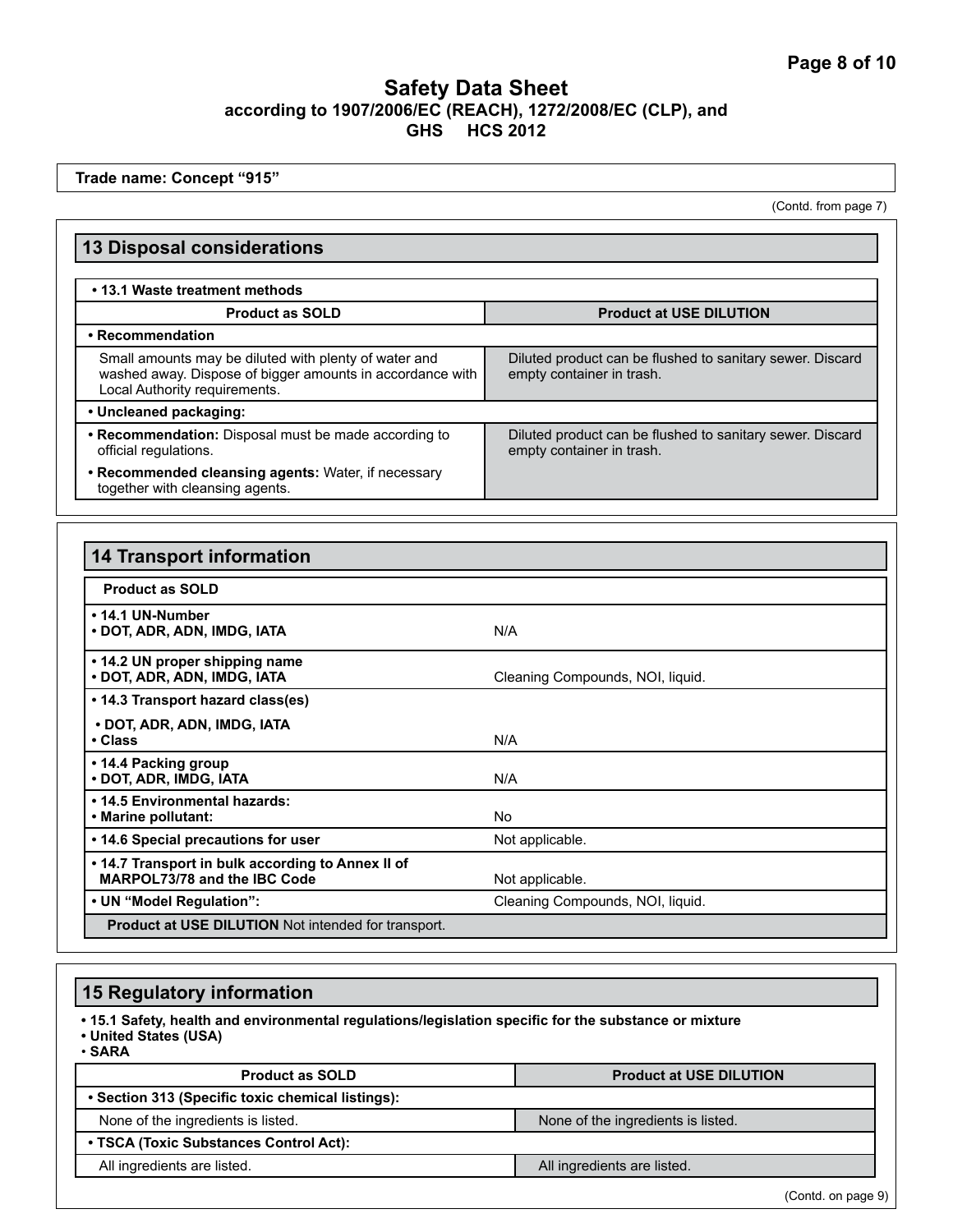| Trade name: Concept "915"                                          |                                    |
|--------------------------------------------------------------------|------------------------------------|
|                                                                    | (Contd. from page 8)               |
| <b>Product as SOLD</b>                                             | <b>Product at USE DILUTION</b>     |
| • Proposition 65 (California):                                     |                                    |
| • Chemicals known to cause cancer:                                 |                                    |
| None of the ingredients is listed.                                 | None of the ingredients is listed. |
| • Chemicals known to cause reproductive toxicity for females:      |                                    |
| None of the ingredients is listed.                                 | None of the ingredients is listed. |
| • Chemicals known to cause reproductive toxicity for males:        |                                    |
| None of the ingredients is listed.                                 | None of the ingredients is listed. |
| • Chemicals known to cause developmental toxicity:                 |                                    |
| None of the ingredients is listed.                                 | None of the ingredients is listed. |
| • Carcinogenic Categories                                          |                                    |
| • EPA (Environmental Protection Agency)                            |                                    |
| None of the ingredients is listed.                                 | None of the ingredients is listed. |
| • IARC (International Agency for Research on Cancer)               |                                    |
| None of the ingredients is listed.                                 | None of the ingredients is listed. |
| . TLV (Threshold Limit Value established by ACGIH)                 |                                    |
| None of the ingredients is listed.                                 | None of the ingredients is listed. |
| . NIOSH-Ca (National Institute for Occupational Safety and Health) |                                    |
| None of the ingredients is listed.                                 | None of the ingredients is listed. |
| • OSHA-Ca (Occupational Safety & Health Administration)            |                                    |
| None of the ingredients is listed.                                 | None of the ingredients is listed. |
| • Canada                                                           |                                    |
| • Canadian Domestic Substances List (DSL)                          |                                    |
| All ingredients are listed.                                        | All ingredients are listed.        |
| • Canadian Ingredient Disclosure list (limit 0.1%)                 |                                    |
| None of the ingredients is listed.                                 | None of the ingredients is listed. |
| • Canadian Ingredient Disclosure list (limit 1%)                   |                                    |
| None of the ingredients is listed.                                 | None of the ingredients is listed. |